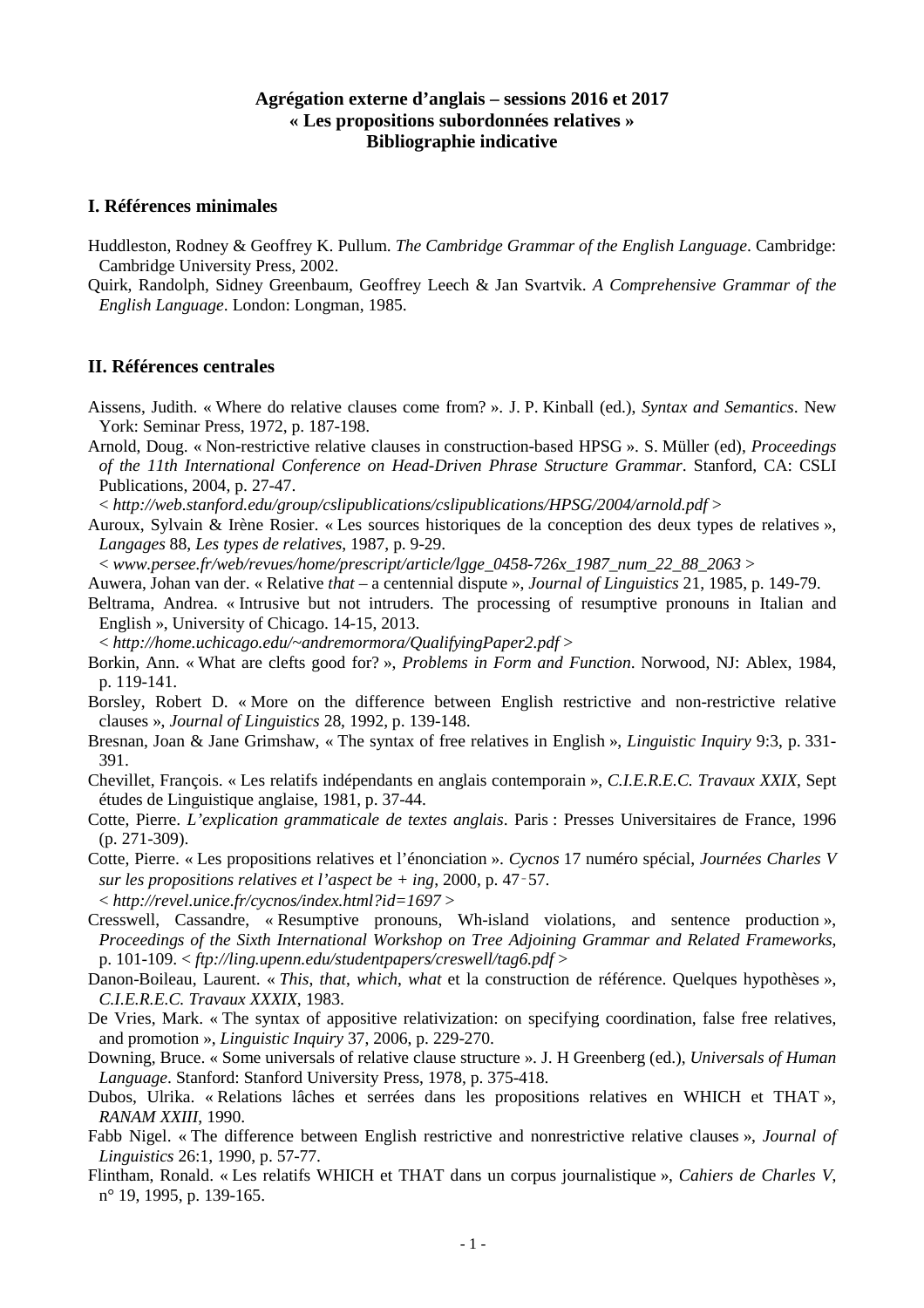- Flintham, Ronald. « Invariant et variation : les relatifs WHICH et THAT », *Cycnos* 15 numéro spécial, *Actes de l'Atelier de Linguistique, Congrès de la SAES 1997*, 1998.
- Flintham, Ronald. « La construction d'une occurrence individuée de notion nominale compacte en anglais sous la forme <A N (compact) WHICH/THAT> », *Cycnos* 16 n° 2. < *http://revel.unice.fr/cycnos/index.html?id=47* >
- Flintham, Ronald. « Quelques éléments de comparaison diachronique dans l'emploi des relatifs THAT et WHICH en anglais américain et anglais britannique », *Cycnos* 17 numéro spécial, *Journées Charles V sur les propositions relatives et l'aspect be + ing*, 2000, p. 79-90. < *http://revel.unice.fr/cycnos/index.html?id=1702* >
- Fox, Barbara A. & Sandra A. Thompson, « A discourse explanation of the grammar of relative clauses in English conversation », *Language*, vol. 66, n° 2, June 1990, p. 297-316.
- < *http://spot.colorado.edu/~bfox/pdfs/Fox%20and%20Thompson%201990.pdf* >
- Fuchs, Catherine. « Les relatives et la construction de l'interprétation », *Languages* 88, *Les Types de Relatives*, 1987, p. 95-127.

< *www.persee.fr/web/revues/home/prescript/article/lgge\_0458-726x\_1987\_num\_22\_88\_2069* >

- Gagnon, Michaël & Ivana Mitrović, « More evidence for the split analysis of relative clauses », *Proceedings of the 2012 annual conference of the Canadian Linguistic Association*, 2012.
- < *http://homes.chass.utoronto.ca/~cla-acl/actes2012/Gagnon\_Mitrovic\_2012.pdf* >
- Geisler, Christer. *Relative Infinitives in English*. Acta Universitatis Upsaliensis. Stockholm: Almquist & Wiksell, 1995.
- Geisler, Christer. « Infinitival relative clauses in spoken discourse », *Language, Variation and Change* 10, 1998, p. 23-41.
- Girard, Geneviève & Naomi Malan. « Postmodification by infinitive clauses. Something about which to have a bit of a discussion », *Anglophonia* 6, 1999, p. 31-42.
- Gresset, Stéphane. « THAT/WHICH marqueurs de relatives », *Cahiers de recherche en grammaire Anglaise* n°2, 1984, p. 201-268.
- Haegeman, Liliane. « Extraction du sujet, réallocation de cas et localité », *Cycnos* 17 numéro spécial, *Journées Charles V sur les propositions relatives et l'aspect be + ing*, 2000, p. 39-45. < *http://revel.unice.fr/cycnos/?id=1694* >
- Haegeman, Liliane & Jacqueline Guéron. *English Grammar: A Generative Perspective*. Oxford: Blackwell, 1999 (p. 185-199).
- Hartvigson, Hans H. « Adverbial relative clauses and one more type ». M. Chestnutt *et al*. (eds), *Essays Presented to Knud Schibsbye on his 75th birthday, 29 November 1979*. Copenhagen: Akademisk Forlag, 1979, p. 235-246.
- Khalifa, Jean–Charles. « À propos des relatives appositives. Syntaxe, sémantique, pragmatique », *Anglophonia* 6, 1999, p. 7‑29.
- Khalifa, Jean‑Charles. « Interrogatives indirectes/Exclamatives indirectes/Relatives nominales : un continuum ». *Actes du colloque du 17 mars 2001 sur l'interrogation*, Paris III, 2001.
- Khalifa, Jean‑Charles. *Syntaxe de l'anglais. Théories et pratique de l'énoncé complexe*. Paris : Ophrys, 2004 (p. 187‑221).
- Kleiber, Georges. « Relatives restrictives/relatives appositives : dépassement(s) autorisé(s) », *Languages* 88, *Les Types de Relatives*, 1987, p. 41-63. < *www.persee.fr/web/revues/home/prescript/article/lgge\_0458- 726x\_1987\_num\_22\_88\_2065* >
- Jacobsson, Bengt. « Non-restrictive relative *that*-clauses revisited », *Studia Neophilologica*, vol. 66, n° 2, 1994, p. 181-195.
- Kjellmer, Göran. « Are relative infinitives modal? », *Studia Neophilologica* 47, vol. 2, 1975, p. 323-332.
- Kjellmer, Göran. « 'What a night on which to die!'. On symmetry in English relative clauses », *English Studies* 69, 1988, p. 559-568.
- Lanc, Michèle & Jean Albrespit. 2004. « Lieux d'identification dans les relatives à enclave énonciative », in *Cycnos* 21, L'Identification, 2004. < *http://revel.unice.fr/cycnos/?id=3* >
- Loock, Rudy. « 'Are you a good *which* or a bad *which* ?': the relative pronoun as a plain connective ». A. Celle & R. Huart (eds), *Connectives as Discourse Landmarks*. Amsterdam: John Benjamins, 2007, p. 71-87.
- Loock, Rudy. « Pour (enfin ?) en finir avec les deux types de relatives. La linguistique face aux limites de la catégorisation », *Cercles* 29, 2013, p. 21-45. < *www.cercles.com/n29/loock.pdf* >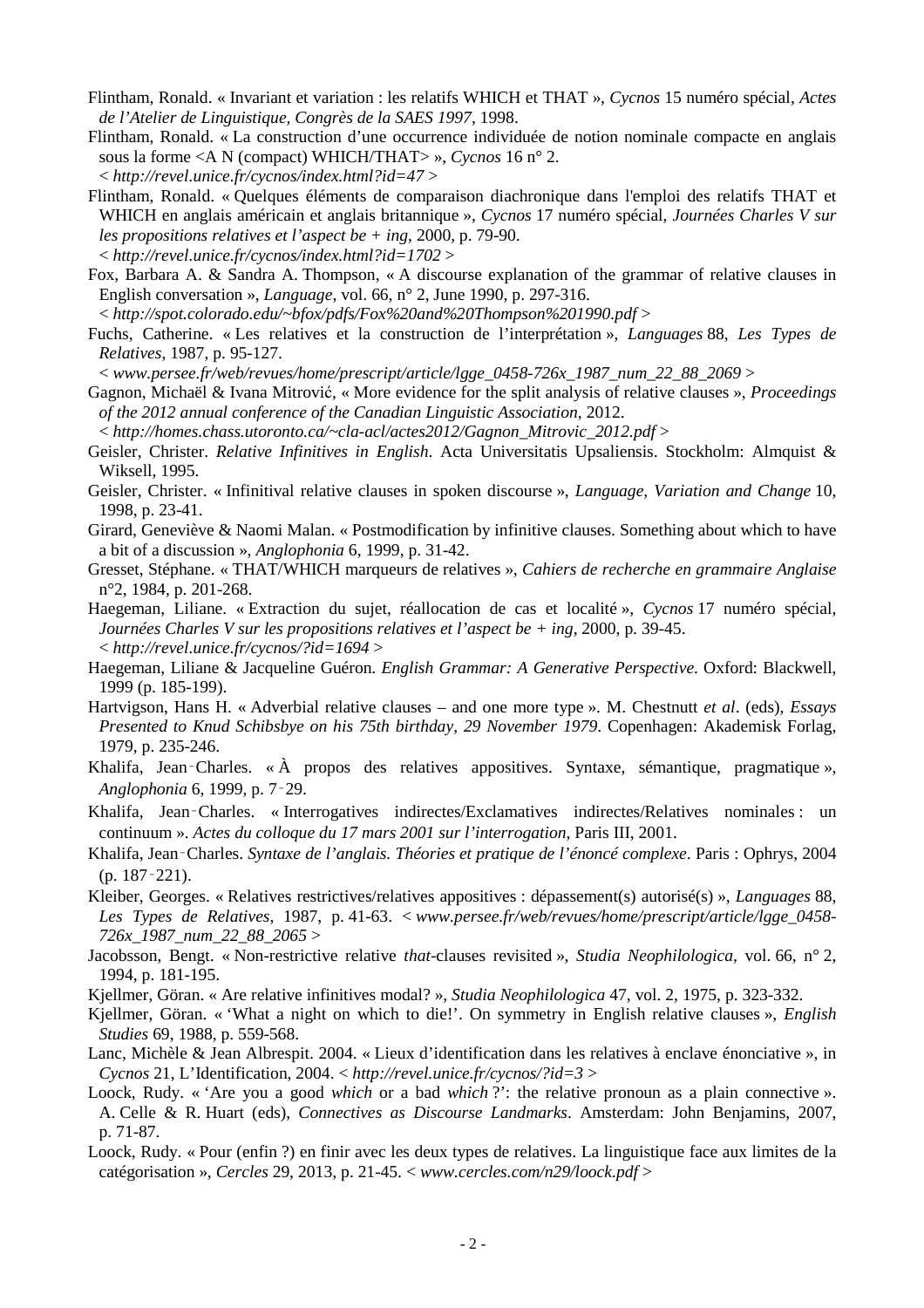McCawley, James D. « The Syntax and Semantics of English Relative Clauses », *Lingua* 53, 1981, p. 99- 149.

- McCawley, James D. *The Syntactic Phenomena of English*. Vol. 2. Chicago: The University of Chicago Press, 1988 (p. 417-463).
- McDavid, Virginia. « Which in relative clauses », *American Speech,* vol. 52, n° 1/2, Spring- Summer 1977, p. 76-83.
- McKee, Cecile & Dana McDaniel, « Resumptive pronouns in English relative clauses », *Language Acquisition*, vol. 9, n° 2, 2001, p. 113-156.
- McKinney-Bock, Katherine, « Deriving split-antecedent relative clauses », *Proceedings of the 36th Annual Penn Linguistics Colloquium*, *University of Pennsylvania Working Papers in Linguistics* Vol. 19, Issue 1, article 14. < *http://repository.upenn.edu/cgi/viewcontent.cgi?article=1260&context=pwpl* >
- Malan, Naomi. *Sémantique, syntaxe et pragmatique de la relative en anglais contemporain*. Lille : Atelier national de Reproduction des Thèses, 1998 (461 p).
- Malan, Naomi. *La proposition relative en anglais contemporain : une approche pragmatique*. Gap / Paris : Ophrys, 1999 (139 p).
- Malan, Naomi. « The relative clause: an antecedent with a will of its own and a pronoun  $\emptyset$  one cannot ignore », *Cycnos* 17 numéro spécial, *Journées Charles V sur les propositions relatives et l'aspect be + ing*, 2000, p. 59-78. < *http://revel.unice.fr/cycnos/index.html?id=1700* >
- Mauroy, Régis. « Quel WH- dans les interrogatives, les relatives et les clivées ? ». A. Celle & S. Gresset (éds), *La subordination en anglais, une approche énonciative*. Toulouse : Presses Universitaires du Mirail, 2003, p. 111-130.
- Mauroy, Régis. « Stabilité et qualification dans les WH dits de parcours », *Corela* 4 hors série, *Le parcours*, 2006. < *http://corela.revues.org/1387* >
- Mélis, Gérard. « Propositions relatives et niveau phrastique », *Anglophonia* 6, 1999, p. 31-42.
- Mélis, Gérard. « Relatives et types de qualification », *Cycnos* 17 numéro spécial, *Journées Charles V sur les propositions relatives et l'aspect be + ing*, 2000, p. 1-20.
- < *http://revel.unice.fr/cycnos/index.html?id=1693* >
- Miller, Jim. « *That*: a relative pronoun? Sociolinguistics and syntactic analysis ». J. M. Anderson & N. Macleod (eds), *Edinburgh Studies in the English Language*. Edinburgh: John Donald Publishers Ltd, 1988, p. 113-119.
- Pagnoux, Maurice. « Les propositions adjectivales ou relatives », *Grammaire anglaise descriptive et explicative*. Tarbes : Imprimerie de Tarbes, 1976 (p. 215-236)
- Prince, Ellen F. « A comparison of WH- clefts and IT clefts in discourse », *Language* 54:4, 1978.
- Prince, Ellen F. « Syntax and discourse: a look at resumptive pronouns », *Proceedings of the Sixteenth Annual Meeting of the Berkeley Society*, 1990, p. 482-497.
- Rivière, Claude & Nicole Rivière. « L'opposition relatives déterminatives / appositives », *Cycnos* 17 numéro spécial, *Journées Charles V sur les propositions relatives et l'aspect be + ing*, 2000, p. 21-27.
- Sag, Ivan A. « English Relative Clause Constructions », *Journal of Linguistics* 33, p. 431-483. < *http://lingo.stanford.edu/sag/papers/rel-pap.pdf* >
- Souesme, Jean-Claude. *Grammaire anglaise en contexte*. Paris : Ophrys, 1992 (p. 273-282).

## **III. Références périphériques**

- Alexiadou, Artemis *et al*. (eds.).*The Syntax of Relative Clauses*. Amsterdam: John Benjamins, 2000.
- Auran, Cyril & Rudy Loock. « The prosody of discourse functions: the case of appositive relative clauses in spoken English », *Linguistics and Linguistic Theory* 7.2, 2011, p. 181-201.
- Bhat, D. N. S. *Pronouns*. Oxford: Oxford University Press, 2004.
- Canac Marquis, Réjean & Mireille Tremblay. « The wh‑feature and the syntax of restrictive and non‑restrictive relatives in French and English ». J. Lema & E. Treviño (eds), *Theoretical Analyses of Romance Languages*. Amsterdam: John Benjamins, 1996, p 127‑141.
- Cinque, Guglielmo. 2008. « Two types of non-restrictive relatives ». O. Bonami & P. Cabredo Hofherr (eds.), *Empirical Issues in Syntax and Semantics* 7, p. 99-137.
- De Vries, Mark. *The Syntax of Relativization*. Utrecht: LOT, 2002.
- Delomier, Dominique & Dorotha Sliwa. « Opérations de paraphrase, réduction de relatives et interprétations », *Languages* 88, *Les Types de Relatives*, 1987, p. 77-87.
	- < *www.persee.fr/web/revues/home/prescript/article/lgge\_0458-726x\_1987\_num\_22\_88\_2067* >